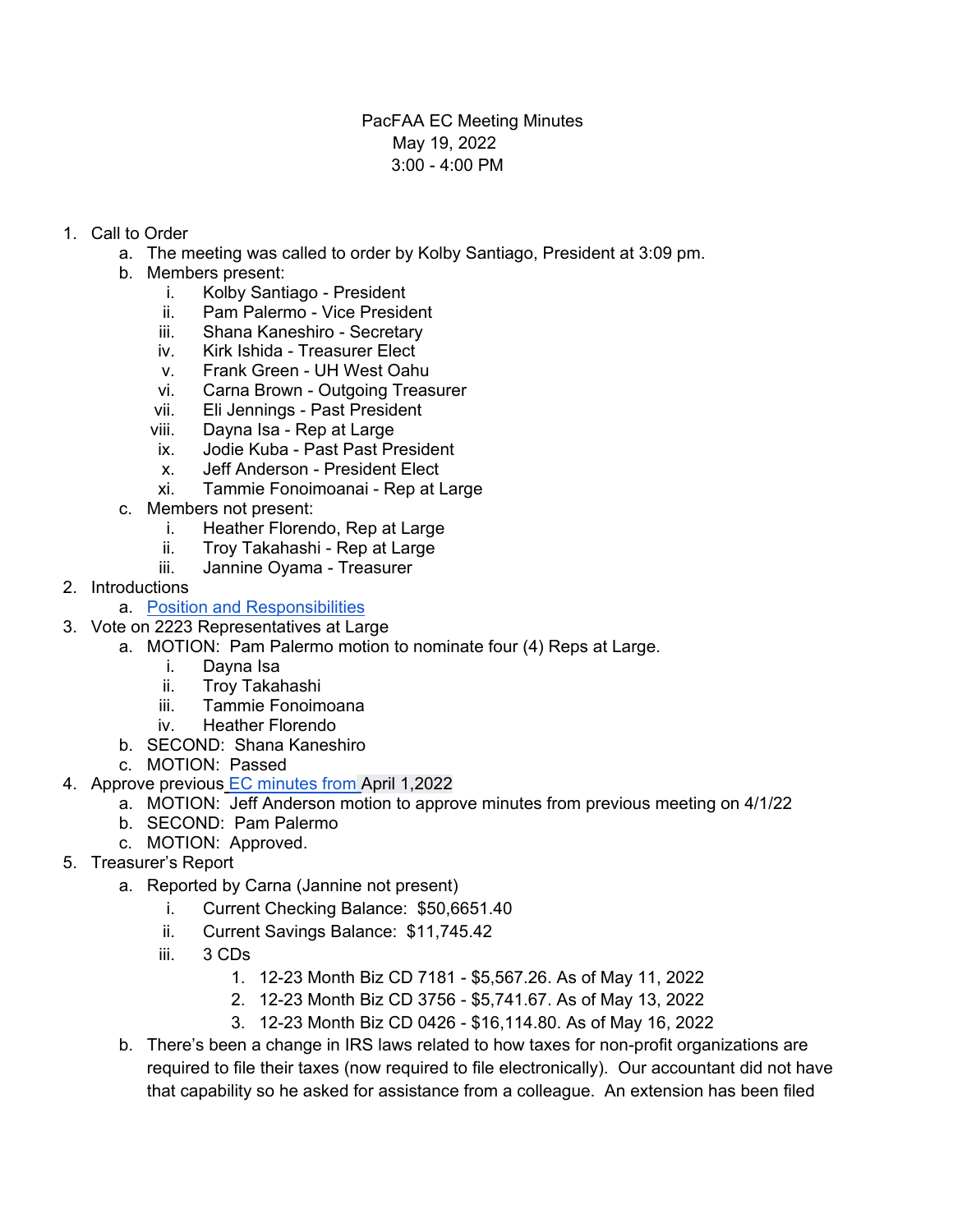since we would not have been able to meet the May 17 deadline. Carna will make sure with the accountant that we will not be charged extra for filing the extension.

- 6. Conference Budget/Expenses Review
	- a. Post conference PacFAA meeting was held
	- b. Bills have been submitted to the treasurer and are in the process of being paid
- 7. Review and Approval of Budgets
	- a. Committee: 2223 Admin, Bylaws, Elections, Comm, Memb, Budget
		- i. Activities:
			- 1. Operation Budget
				- a. Leave as is
			- 2. NASFAA Leadership (Conference) Suggestion was made for Jeff and Kolby to attend (Kolby never attended); conference for new association leaders
				- a. Suggestions were made to double the budget request since two people may attend
			- 3. Meetings
				- a. Leave as is
		- ii. MOTION: Eli Jennings motion to approve increased budget.
			- SECOND: Jeff Anderson
			- MOTION: Approved
		- b. Committee: Outreach
			- i. Activities
				- 1. Financial Aid Nights all islands
				- 2. Financial Aid Nights Hawaii Island
			- ii. There was discussion around whether some events will revert back to being in-person. Events will remain virtual.
			- iii. MOTION: Eli Jennings motion to approve budget as is. SECOND: Kirk Ishida
				- MOTION: Approved
		- c. Committee: Training
			- i. Activities
				- 1. HSCW
			- ii. MOTION: Jeff Anderson motion to approve budget as is. SECOND: Eli Jennings MOTION: Approved
		- d. Committee: Conference
			- i. Activities
			- - 1. Conference
				- 2. Hospitality
				- 3. Other
			- ii. The 2019-2020 budget was copied over to propose for the 2022-2023 conference.
			- iii. We are hoping to return to an in-person conference in 2023.
			- iv. MOTION: Jeff Anderson motion to approve budget as is.
				- SECOND: Eli Jennings MOTION: Approved
- 8. PacFAA Master Calendar

a. Next Meeting - Kolby will send out an invite for our next meeting; possibly in mid-late June

- 9. Adjourn
	- a. MOTION: Pam Palermo motion to adjourn the meeting.